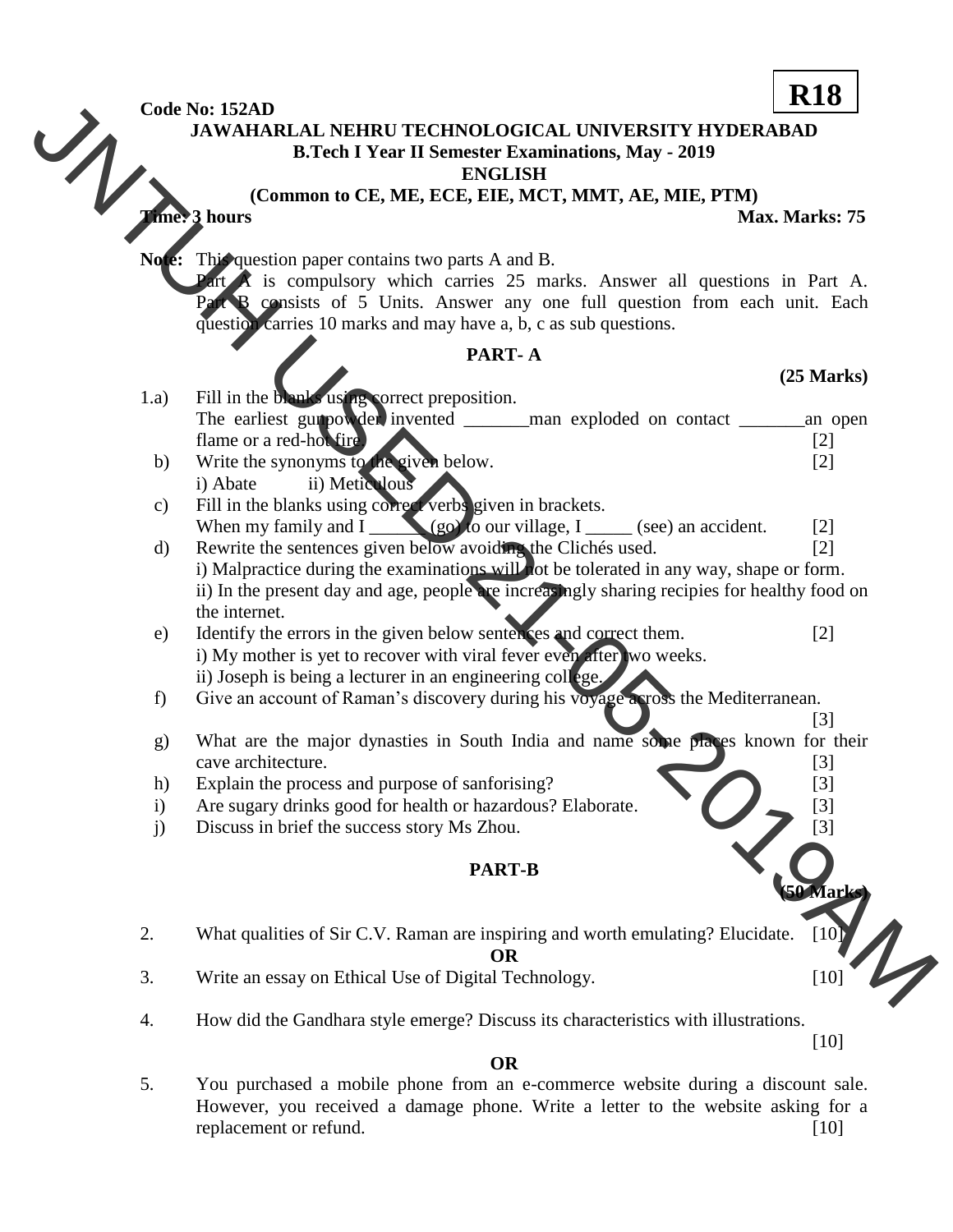- 6. How were the Blue Jeans invented? Discuss its manufacturing process in detail. [10] **OR**
	- Write a descriptive paragraph on the given below topics in about 300 words. a) Characteristics of a good friend
	- b) The incident which made me change my views about parents/friends/teachers. [5+5]

Write a detail note on the importance of personal hygiene and healthy food habits.[10] **OR**

- 1s 'Narrative Essay'? Write a narrative essay on the given below topic. "Your  $perience on the Day you Joined B. Tech in your Favourite College"$ . [10]
- 10.a) Bring out an assessment of Ms Zhou"s personality traits.
	- b) Read the passage and answer the questions that follow.

If a person suddenly encounters any terrible danger, the change of nature one undergoes is equally great. Sometimes fear numbs our senses. Like animals, one stands still, powerless to move a step in fright or to lift a hand in defense of our lives, and sometimes one is seized with panic, and again, act more like the inferior animals than rational beings. On the other hand, frequently in cases of sudden extreme peril, which cannot be escaped by flight, and must be instantly faced, even the most timid men at once as if by miracle, become possessed of the necessary courage, sharp quick apprehension and swift decision. This is a miracle very common in nature. Man and the inferior animals alike, when confronted with almost certain death gather resolution from despair' but there can really be no trace of so debilitating a feeling in the person fighting, or prepared to fight for dear life. At such times the mind is clearer than it has ever been; the nerves are steel, there is nothing felt but a wonderful strength and daring. Looking back at certain perilous moments in my own life, I remember them with a kind of joy, not that there was any joyful excitement then, but because they broadened my horizon, lifted me for a time above myself. 6.<br>
How were the Blue Joans inventor? Dixes is manufacturing process in detail. 1101<br>
21. Characteristics of a good friend<br>
a) Characteristics of a good friend<br>
a) Characteristics of a good friend<br>
31. The incident which

### **a) The title that best suits the passage would be:**

- i) The Will to Fight
- ii) The Miracle of Confronting Danger
- iii) The Change of Nature
- iv) Courage and Panic
- **b) A man may react to sudden danger in three different ways. What are they?**
- i) He may flee in panic, or fight back or stand still.
- ii) He may be paralyzed with fear, seized with panic or act like an inferior animal

iii) He may be paralyzed with fear, or seized with panic, or as if by miracle, become possessed of the necessary courage, and face the danger.<br>iv) He may be paralyzed with fear, run away or fight. possessed of the necessary courage, and face the danger.

iv) He may be paralyzed with fear, run away or fight.

#### **c) What is the meaning of the word debilitating?**

i) enfeeble

- ii) strengthen
- iii) debase

iv) thriving

# **d) Explain the phrase 'gather resolution from danger'.**

i) Find peace in times of difficulty.

- ii) A state of utter hopelessness makes one determined to face the difficulty.
- iii) To remain calm and not to lose hope.
- iv) To be enthusiastic and brave the odds.